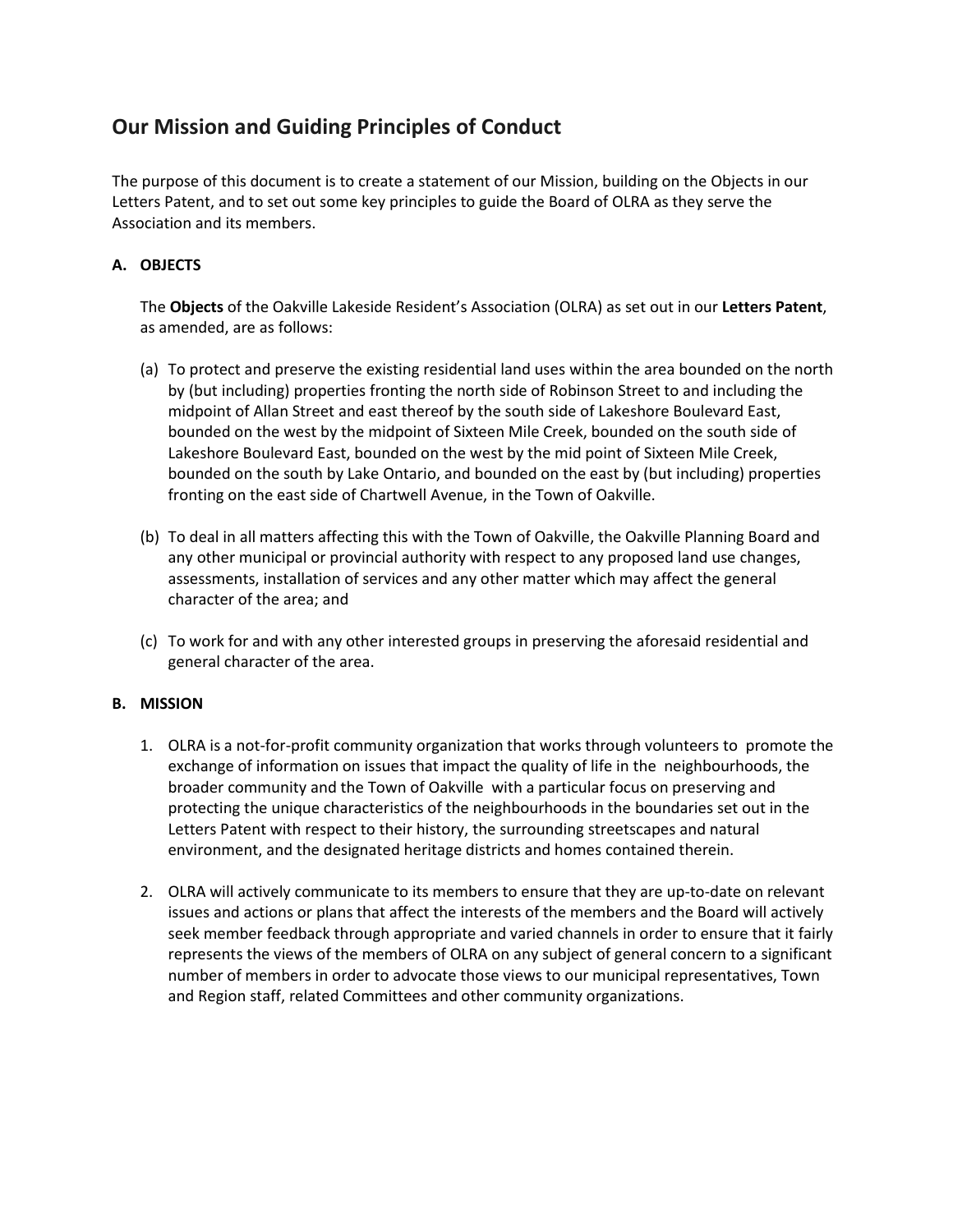## **C. PRINCIPLES OF CONDUCT**

#### **1. Inclusivity and Engagement**

- (a) The Board and its volunteers will monitor the activities of any parties, agencies, councils or governments whose actions or plans affect the general interests of the residents/members of our community and will work constructively with them as appropriate.
- (b) The Board and its volunteers will foster a sense of community by engaging with residents/members in a variety of ways – newsletters, surveys, electronic media, door-todoor campaigns, general meetings, social media, neighbourhood events, surveys or other means or channels- with the purpose of ensuring that community/member views may be captured with confidence and that the community/members can be mobilized when necessary.
- (c) The Board will seek to work with any other similar groups in Oakville, and especially adjacent Residents' Associations, whose purposes are compatible with ours and directed towards to the good of our community and/or Oakville generally.

#### **2. Integrity and Transparency**

- (a) Directors shall serve the members in a conscientious and diligent manner. They will take all reasonable steps to ensure their decisions and actions are consistent with the mission of OLRA and fairly represent the views of the majority of the membership. If the Board determines, after due consultation and acting reasonably, that the membership is strongly divided, the Board must refrain from stating a public position on a matter.
- (b) Directors should be committed to performing their functions with integrity, impartiality, and transparency.
- (c) All proceedings and decisions made by the Board will take place at duly constituted meetings at which a quorum of Directors is present.
- (d) Board meetings, and all decisions, especially those requiring action, shall be recorded in the minutes of the Board meeting. The number of votes for, against, and abstentions shall be recorded in the minutes. Any Director may request that the names of those voting and their votes be specified in the minutes by asking for a recorded vote.

## **3. Avoidance of Conflicts of Interest**

- (a) Directors shall avoid situations of actual, potential or perceived conflicts of interest with respect to their service on the Board and follow the procedures for declaring interests outlined in the By Laws.
- (b) Directors shall avoid participating in or influencing a proceeding when the director or another person with whom the director has a close personal or professional relationship or has a financial or other private interest that may be affected by the proceeding or its outcome.